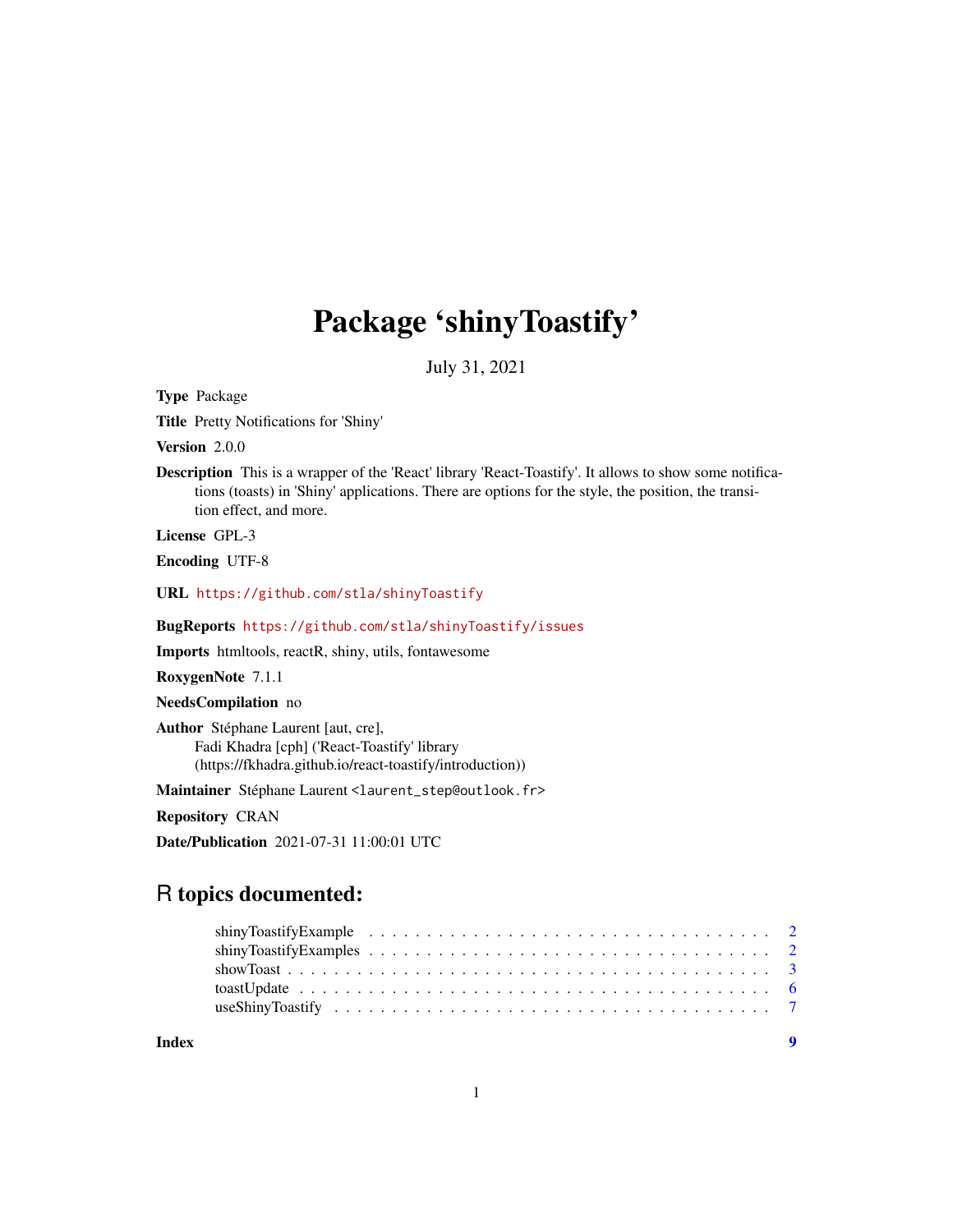<span id="page-1-0"></span>shinyToastifyExample *Run a Shiny Toastify example*

#### Description

A function to run examples of Shiny apps using the shinyToastify package.

## Usage

```
shinyToastifyExample(example, display.mode = "showcase", ...)
```
## Arguments

| example      | example name                                                 |
|--------------|--------------------------------------------------------------|
| display.mode | the display mode to use when running the example; see runApp |
| $\cdot$      | arguments passed to runApp                                   |

## Value

No return value, just launches a Shiny app.

## Examples

```
if(interactive()){
 shinyToastifyExample("bodyClassName")
}
if(interactive()){
 shinyToastifyExample("className")
}
if(interactive()){
 shinyToastifyExample("progressClassName")
}
if(interactive()){
 shinyToastifyExample("TypeAndTransition")
}
```
shinyToastifyExamples *Shiny Toastify examples*

## Description

List of examples.

## Usage

shinyToastifyExamples()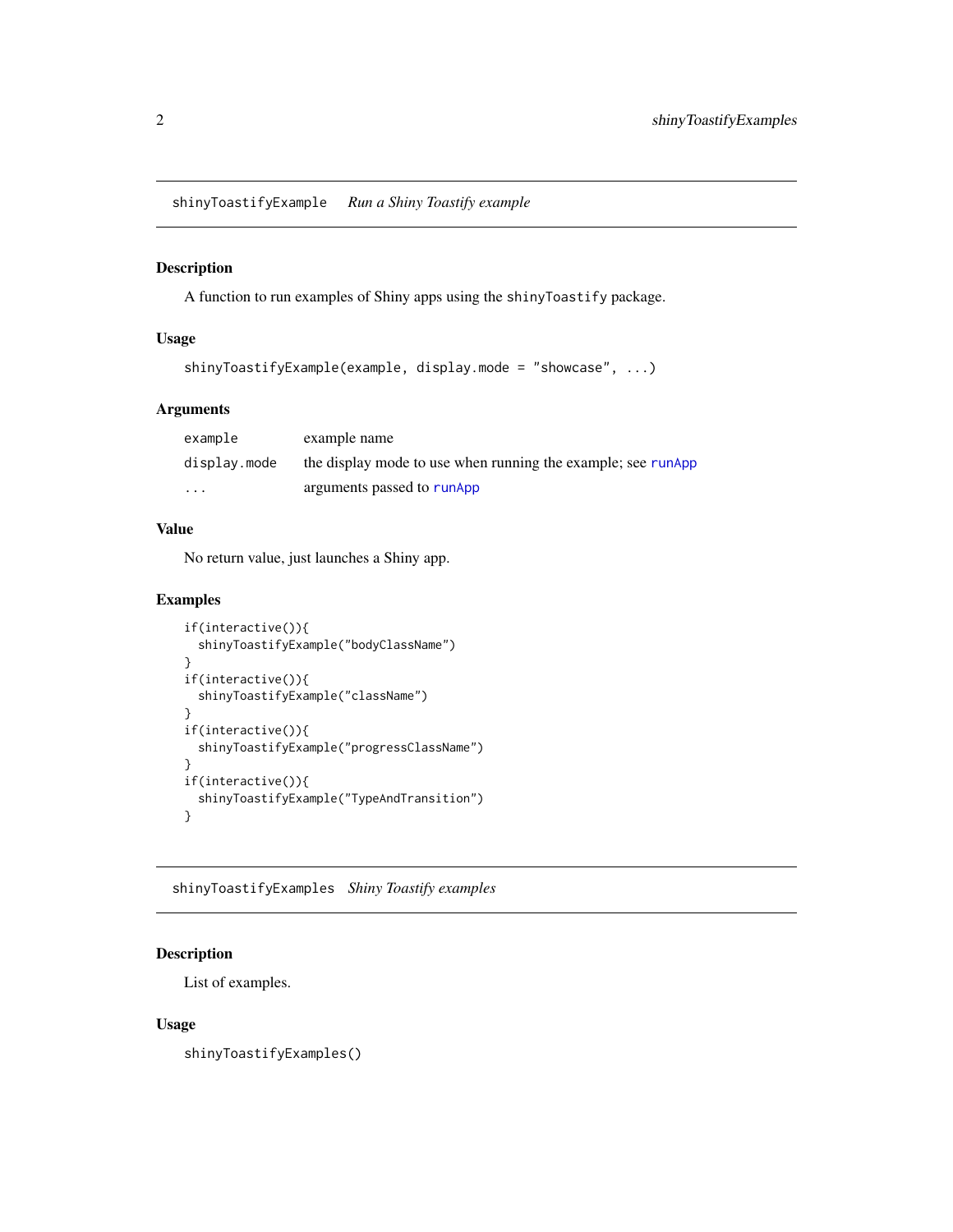#### <span id="page-2-0"></span>showToast 3

## Value

No return value, just prints a message listing the example names.

## Examples

```
shinyToastifyExamples()
if(interactive()){
 shinyToastifyExample("TypeAndTransition")
}
```
<span id="page-2-1"></span>showToast *Show a toast*

## Description

Show a toast in a Shiny application.

## Usage

```
showToast(
  session,
  input,
  id = NULL,text,
  type = "default",
  position = "top-right",
  transition = "slide",
  autoClose = 5000,
  hideProgressBar = FALSE,
 newestOnTop = FALSE,
  closeOnClick = TRUE,
  rt1 = FALSE,pauseOnFocusLoss = TRUE,
  draggable = TRUE,
  draggableDirection = "x",
  draggablePercent = 80,
  pauseOnHover = TRUE,
  className = NULL,
  toastClassName = NULL,
  bodyClassName = NULL,
 progressClassName = NULL,
  style = NULL,
 Rcallback = function() { NULL },
  JScallback = NULL
\mathcal{E}
```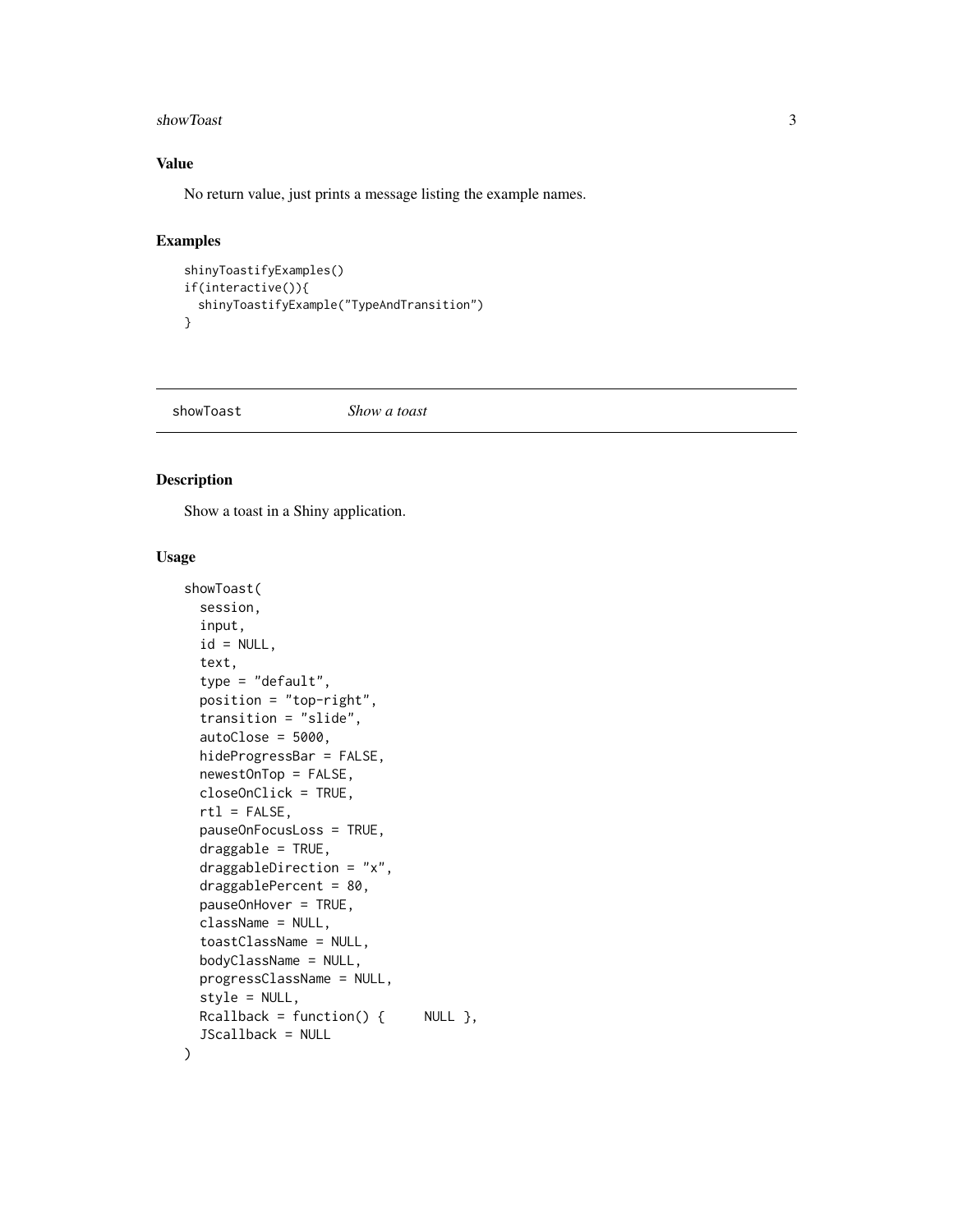## <span id="page-3-0"></span>Arguments

| session            | the Shiny session object                                                                                                                                                                             |
|--------------------|------------------------------------------------------------------------------------------------------------------------------------------------------------------------------------------------------|
| input              | the Shiny input object                                                                                                                                                                               |
| id                 | an id for the toast or NULL for automatic id; see details for the use of this id                                                                                                                     |
| text               | the text displayed in the toast; this can be a character string, an html element cre-<br>ated with the HTML function, or a shiny. tag object such as tags\$span(style<br>= "color:lime;", "Message") |
| type               | toast type, one of "info", "success", "warning", "error", "default" or<br>"dark"                                                                                                                     |
| position           | toast position, one of "top-left", "top-right", "top-center", "bottom-left",<br>"bottom-right" or "bottom-center"                                                                                    |
| transition         | the transition effect, one of "slide", "zoom", "flip" or "bounce"                                                                                                                                    |
| autoClose          | either a number, the time in ms to close the toast, or FALSE to close the toast<br>manually                                                                                                          |
| hideProgressBar    |                                                                                                                                                                                                      |
|                    | Boolean, whether to hide the progress bar                                                                                                                                                            |
| newestOnTop        | Boolean, whether to display newest toast on top                                                                                                                                                      |
| closeOnClick       | Boolean, whether to dismiss the toast on click                                                                                                                                                       |
| rtl                | Boolean, right to left                                                                                                                                                                               |
| pauseOnFocusLoss   |                                                                                                                                                                                                      |
|                    | Boolean, whether to pause the toast on focus loss                                                                                                                                                    |
| draggable          | Boolean, ability to drag the toast to remove it                                                                                                                                                      |
| draggableDirection | " $x$ " or " $y$ "                                                                                                                                                                                   |
| draggablePercent   |                                                                                                                                                                                                      |
|                    | the percentage of the width of the toast needed to remove it by dragging                                                                                                                             |
| pause0nHover       | Boolean, whether to pause the toast on hover                                                                                                                                                         |
| className          | name of a CSS class applied to the container                                                                                                                                                         |
|                    | toastClassName name of a CSS class applied on the toast wrapper                                                                                                                                      |
| bodyClassName      | name of a CSS class applied on the toast body                                                                                                                                                        |
| progressClassName  |                                                                                                                                                                                                      |
|                    | name of a CSS class applied on the progress bar                                                                                                                                                      |
| style              | inline style applied to the container, e.g. list (boxShadow = "rgba $(0, 0, 0, 0.56)$<br>0px 22px 30px 4px")                                                                                         |
| Rcallback          | a R function without arguments to be executed whenever the toast is closed;<br>alternatively, use the id argument (see details)                                                                      |
| JScallback         | some JavaScript code given as a string to be executed whenever the toast is<br>closed, e.g. 'alert("The toast is closed")'                                                                           |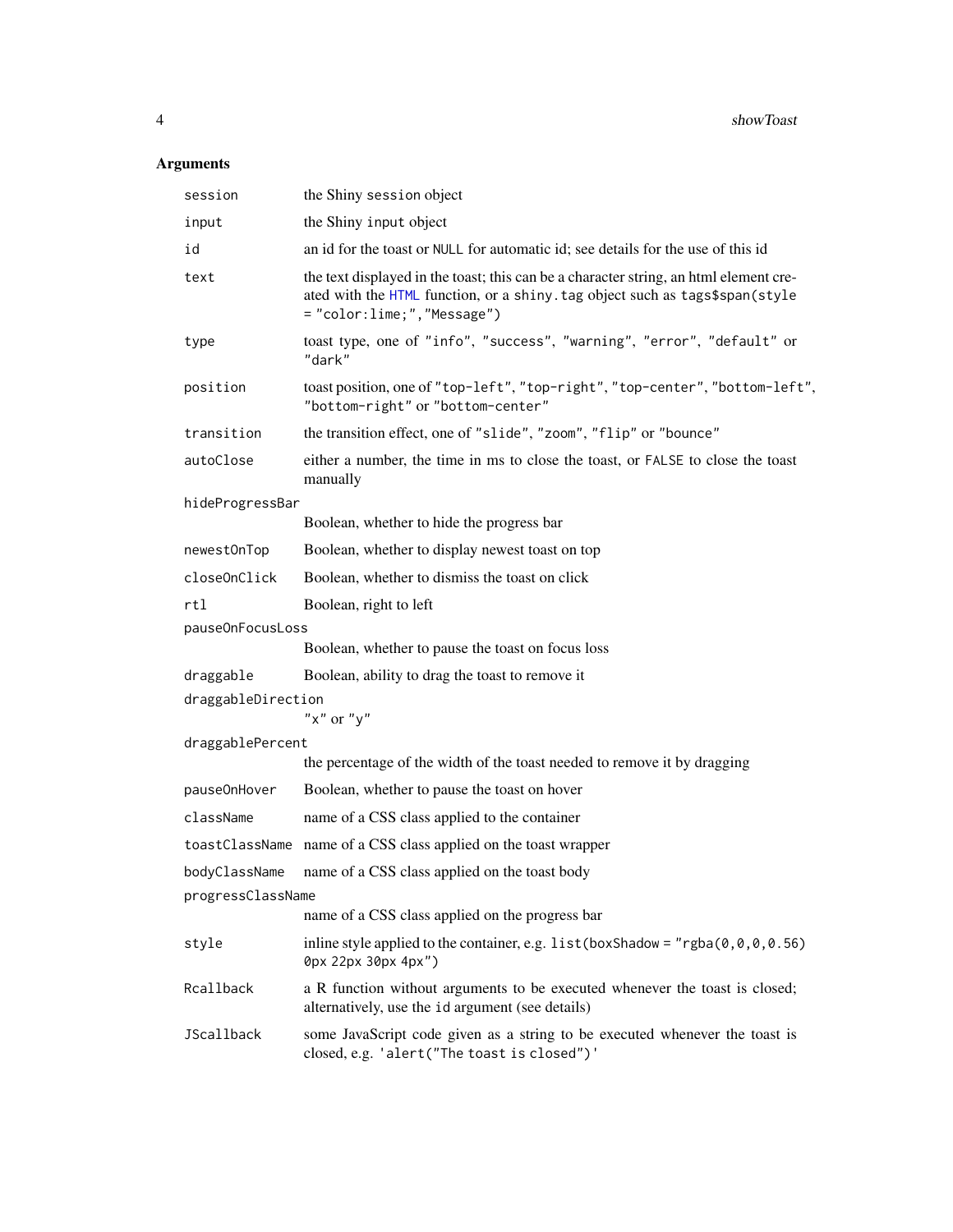#### showToast 5

## Details

Usage of the id argument. If you provide a string to the id argument, say "mytoast", the application will send the event input[["mytoast\_closed"]] to the server whenever the toast closes; therefore you can listen to this event with an observer to perform an action whenever the toast closes.

## Value

No return value, called for side effect.

#### Examples

```
library(shiny)
library(shinyToastify)
ui <- fluidPage(
  useShinyToastify(),
  br(),
  actionButton("btn", "Show toast", class = "btn-primary btn-lg")
)
server <- function(input, output, session){
  toastTransitions <- c(
    "Zoom", "Bounce", "Flip", "Slide"
  \lambdaobserveEvent(input[["btn"]], {
    toastTransition <- toastTransitions[1L + (input[["btn"]] %% 4L)]
    html <- HTML(
      '<span style="font-size: 30px; font-family: cursive;">',
      paste0(toastTransition, " transition"),
      '</span>',
    \lambdashowToast(
      session,
      input,
      text = <math>html</math>,type = "success",
      transition = tolower(toastTransition),
      autoClose = 3000,
      style = list(
        border = "4px solid crimson",
        boxShadow = "rgba(0, 0, 0, 0.56) 0px 22px 30px 4px"
      )
    )
```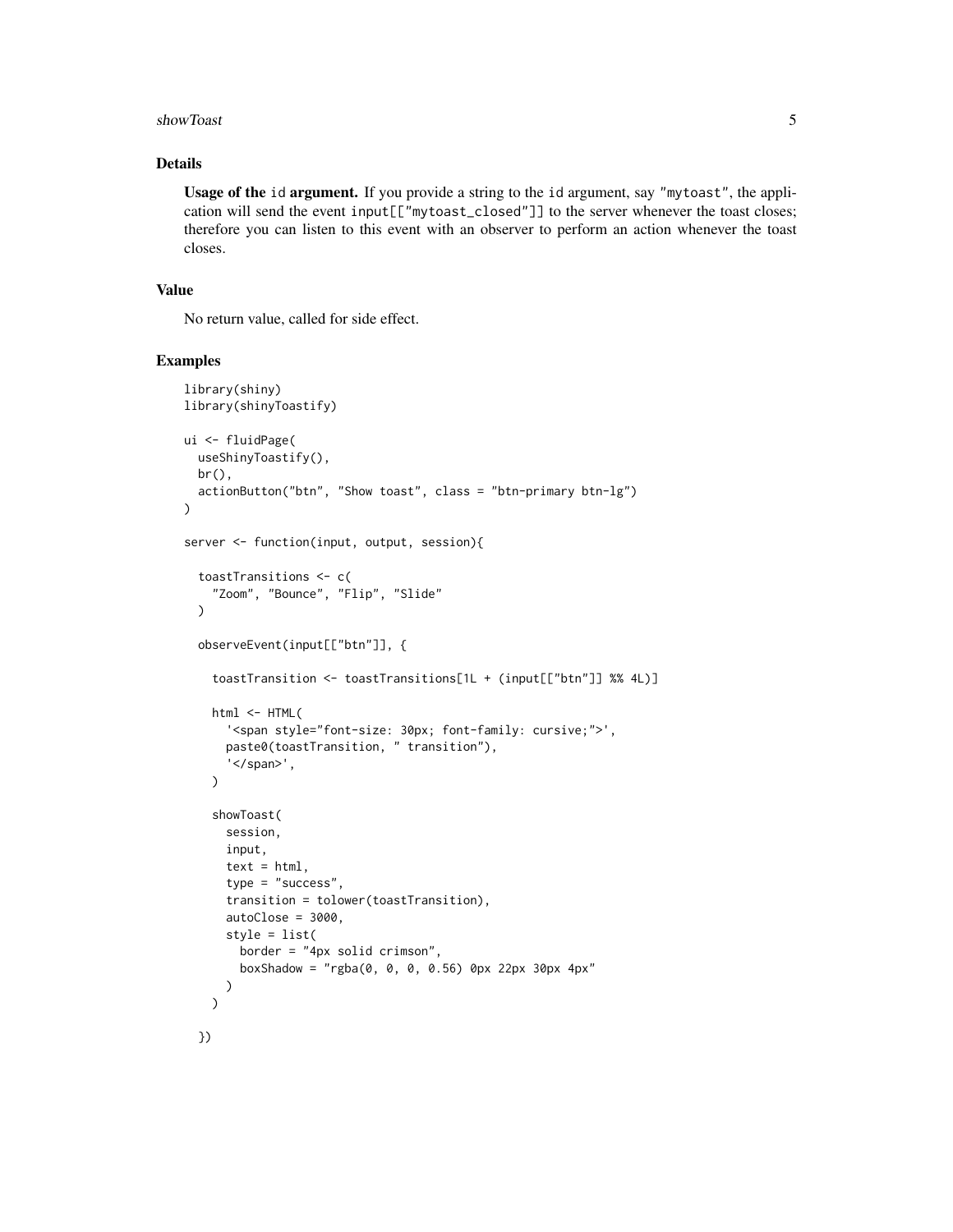```
}
if(interactive()){
  shinyApp(ui, server)
}
```
toastUpdate *Update a toast*

## Description

Update a toast in a Shiny application. Run shinyToastifyExample("toastUpdate") for an example.

## Usage

```
toastUpdate(
  session,
  toastId,
  text,
  type = "default",
 position = "top-right",
  transition = "slide",
  autoClose = 5000,
 hideProgressBar = FALSE,
 closeOnClick = TRUE,
  rtl = FALSE,pauseOnFocusLoss = TRUE,
  draggable = TRUE,
  draggableDirection = "x",
  draggablePercent = 80,
  pauseOnHover = TRUE,
  className = NULL,
  toastClassName = NULL,
 bodyClassName = NULL,
 progressClassName = NULL,
  style = NULL,
  JScallback = NULL
```
## Arguments

)

| session | the Shiny session object                                                                                                                                                                           |
|---------|----------------------------------------------------------------------------------------------------------------------------------------------------------------------------------------------------|
| toastId | the id of the toast to be updated (id argument)                                                                                                                                                    |
| text    | the text displayed in the toast; this can be a character string, an html element cre-<br>ated with the HTML function, or a shiny, tag object such as tags\$span(style<br>="color:lime:"."Message") |

<span id="page-5-0"></span>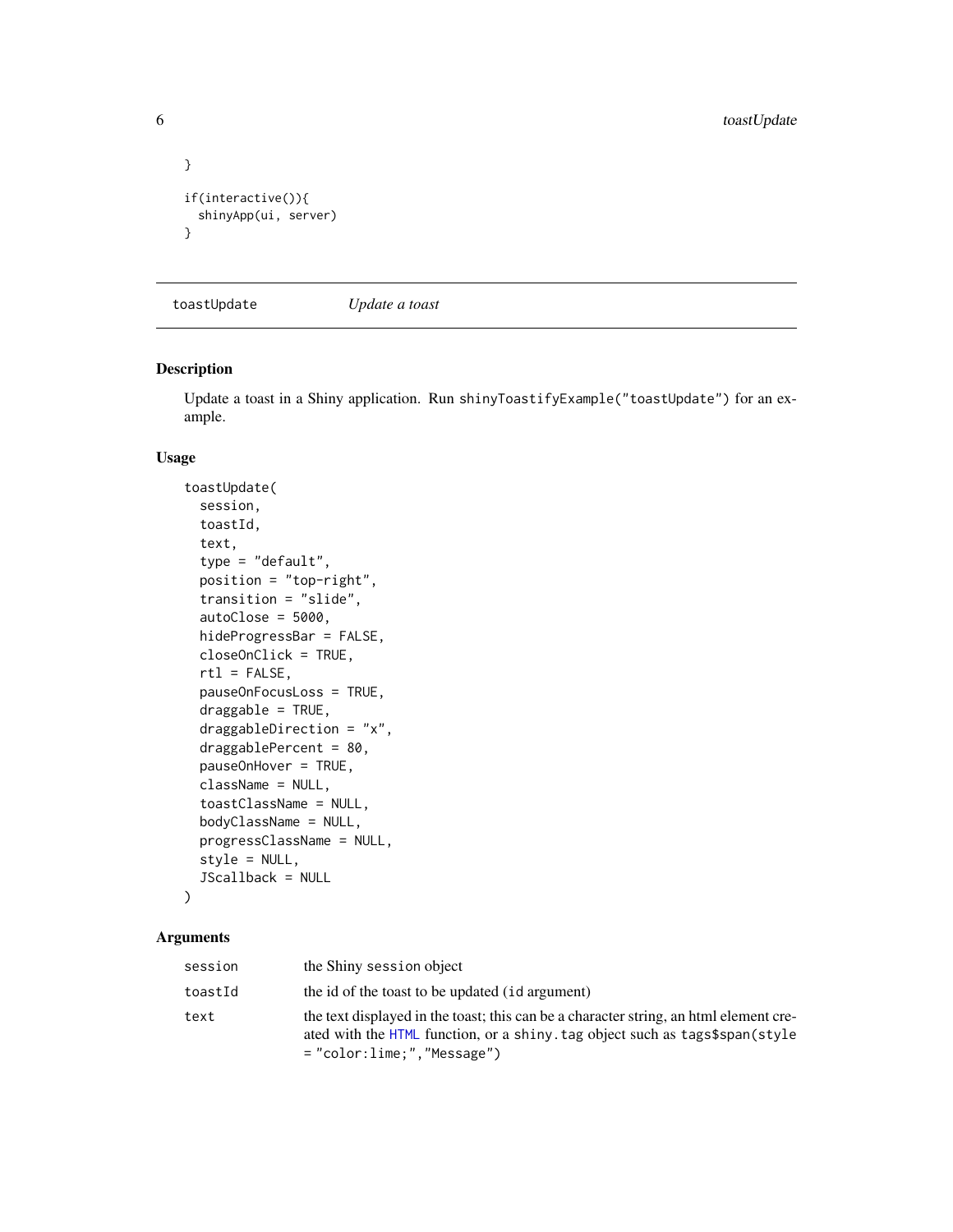<span id="page-6-0"></span>useShinyToastify 7

| type               | toast type, one of "info", "success", "warning", "error", "default" or<br>"dark"                                                                                                               |
|--------------------|------------------------------------------------------------------------------------------------------------------------------------------------------------------------------------------------|
| position           | toast position, one of "top-left", "top-right", "top-center", "bottom-left",<br>"bottom-right" or "bottom-center"                                                                              |
| transition         | the transition effect, one of "slide", "zoom", "flip" or "bounce"                                                                                                                              |
| autoClose          | either a number, the time in ms to close the toast, or FALSE to close the toast<br>manually                                                                                                    |
| hideProgressBar    |                                                                                                                                                                                                |
|                    | Boolean, whether to hide the progress bar                                                                                                                                                      |
| closeOnClick       | Boolean, whether to dismiss the toast on click                                                                                                                                                 |
| rtl                | Boolean, right to left                                                                                                                                                                         |
| pauseOnFocusLoss   |                                                                                                                                                                                                |
|                    | Boolean, whether to pause the toast on focus loss                                                                                                                                              |
| draggable          | Boolean, ability to drag the toast to remove it.                                                                                                                                               |
| draggableDirection |                                                                                                                                                                                                |
|                    | " $x$ " or " $y$ "                                                                                                                                                                             |
| draggablePercent   |                                                                                                                                                                                                |
|                    | the percentage of the width of the toast needed to remove it by dragging                                                                                                                       |
| pause0nHover       | Boolean, whether to pause the toast on hover                                                                                                                                                   |
| className          | name of a CSS class applied to the container                                                                                                                                                   |
|                    | toastClassName name of a CSS class applied on the toast wrapper                                                                                                                                |
| bodyClassName      | name of a CSS class applied on the toast body                                                                                                                                                  |
| progressClassName  |                                                                                                                                                                                                |
|                    | name of a CSS class applied on the progress bar                                                                                                                                                |
| style              | in line style applied to the container, e.g. list (box Shadow = "rgba( $\theta$ , $\theta$ , $\theta$ , $\theta$ , 56)<br>0px 22px 30px 4px")                                                  |
| JScallback         | some JavaScript code given as a string to be executed whenever the toast is<br>closed; it will have an effect only if the position argument differs from the one<br>of the toast to be updated |

## Value

No return value, called for side effect.

useShinyToastify *Use Shiny toastify*

## Description

This function must be called once in your Shiny ui to allow to use [showToast](#page-2-1).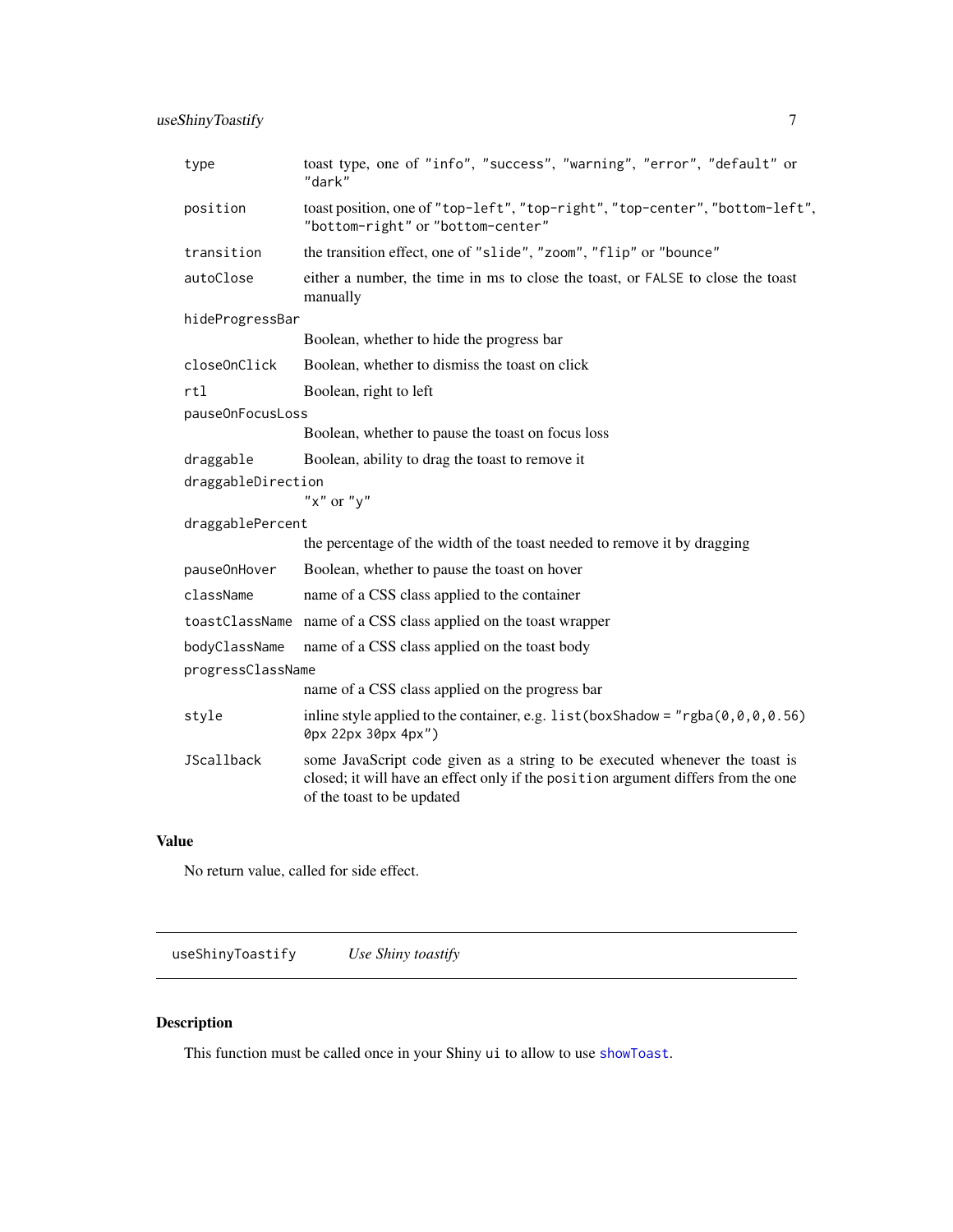## Usage

useShinyToastify()

## Value

An object of class shiny.tag.list.